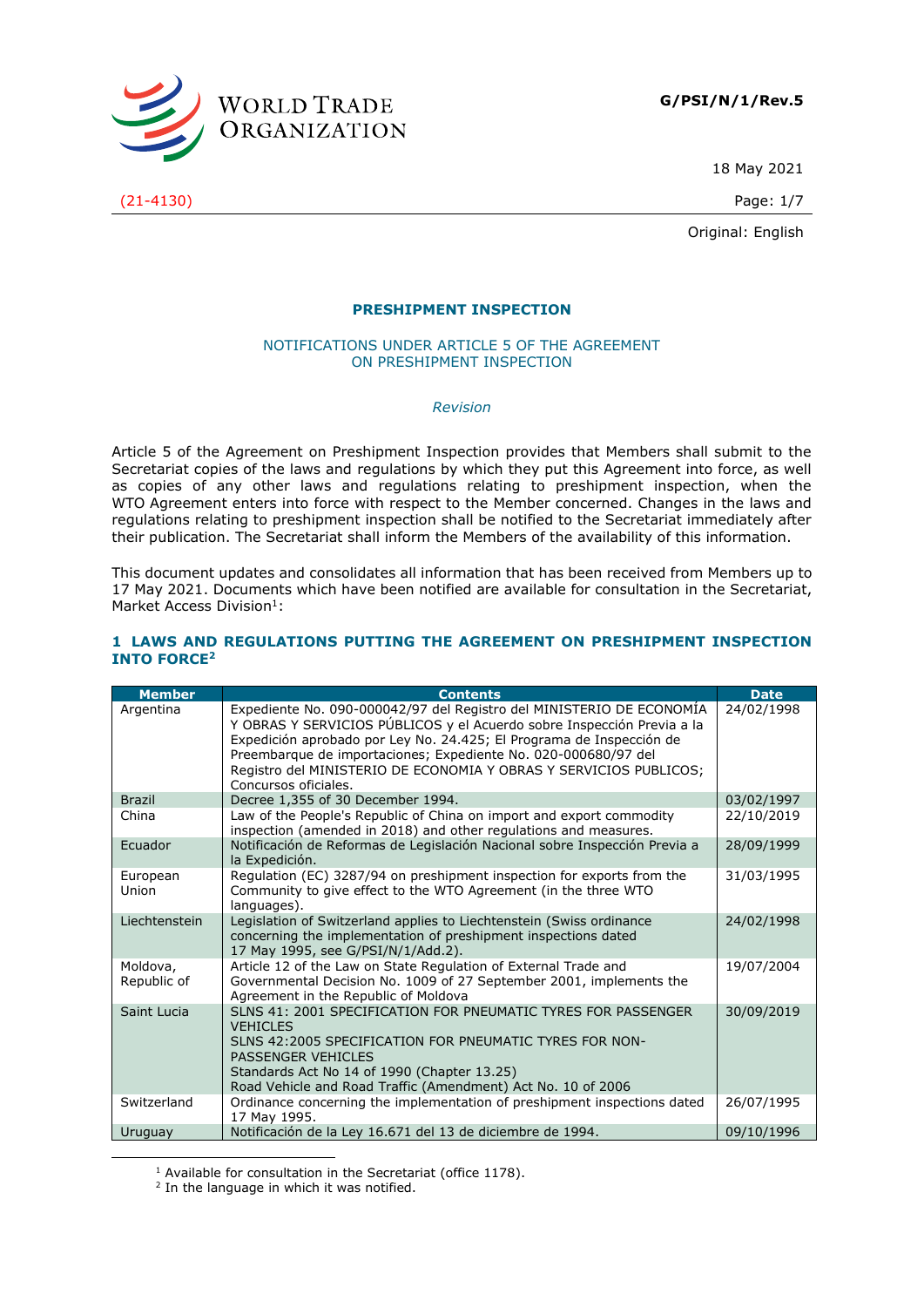# - 2 -

### **2 OTHER LAWS AND REGULATIONS RELATING TO PRESHIPMENT INSPECTION<sup>3</sup>**

| <b>Member</b>                         | <b>Contents</b>                                                                                                                                                                                                                                                                                                                       | <b>Date</b> |
|---------------------------------------|---------------------------------------------------------------------------------------------------------------------------------------------------------------------------------------------------------------------------------------------------------------------------------------------------------------------------------------|-------------|
| Albania                               | Preshipment inspection is covered by Article 11 paragraph 4 and<br>Article 25 of the Law "Customs Code of the Republic of Albania"<br>No. 8449, 27 January 1999.                                                                                                                                                                      | 24/06/2008  |
| Bangladesh                            | Preshipment Inspection Order 1999 has been issued under Section 25A<br>of Customs Act (Act IV9 of 1969), for appointment of preshipment<br>inspection agencies and to provide for the functions relating to the<br>issuance of certificates by such agencies and other related matters.                                               | 19/07/2004  |
| Benin                                 | Décret no. 91-23 du 1er Février 1995 portant institution d'un système<br>de vérification des importations de marchandises à destination de la<br>République du Bénin; Arrêté no. 0227MF7DC7CTE du 6 Février 1991<br>instituant un Système de Vérification des importations de marchandises<br>à destination de la République du Bénin | 03/02/1997  |
| Bolivia,<br>Plurinational<br>State of | Decreto Supremo No. 22514 y de la Resolución Suprema No. 208026<br>relativos a la inspección previa a la expedición.                                                                                                                                                                                                                  | 03/02/1997  |
| Burkina Faso                          | Décret No. 92-332/PRES/PM/MFP/MICM du 19 Novembre 1992 portant<br>Programme de Vérification des Importations; Arrêté Interministériel<br>No. 049/MFP/MICM portant application du Décret<br>No. 332/PRES/PM/MFP/MICM.                                                                                                                  | 03/02/1997  |
| Burundi                               | Contrat d'inspection avant expédition avec la Société Générale de<br>Surveillance (SGS) depuis 1970.                                                                                                                                                                                                                                  | 19/07/2004  |
| Central<br>African<br>Republic        | Interministerial Order No. 021 of 1 April 2005 on the securing of<br>revenue from timber exports in the Central African Republic.                                                                                                                                                                                                     | 26/04/2010  |
|                                       | Contrat avec I'Industrie et la Société Générale de Surveillance (SGS)<br>relatif à la fourniture des services de vérification de la conformité aux<br>normes des produits embarqués à destination de la RCA.                                                                                                                          | 30/11/2020  |
| Colombia                              | Decreto 2531 de noviembre 16 de 1994 del Ministerio de Hacienda y<br>Crédito Público; Resolución 5624 de diciembre 9 de 1994 de la<br>Dirección de impuestos y Aduanas Nacionales; Decreto 550 de marzo<br>31 de 1995 del Ministerio de Hacienda y Crédito Público.                                                                   | 26/07/1995  |
| Congo                                 | Décret No. 99-167 du 23 août 1999 Modifiant le décret No. 95-147 du<br>8 août 1995 portant institution d'une inspection obligatoire pour les<br>marchandises embarquées à destination du Congo.                                                                                                                                       | 23/08/1999  |
| Côte d'Ivoire                         | Décret 93-113 du 11 mars 1993; Arrêté interministériel no. 38 du<br>12 mars 1993; Avis aux importateurs et exportateurs no. 93-002 du<br>12 mars 1993.                                                                                                                                                                                | 09/10/1996  |
|                                       | Notification of administrative procedures for preshipment inspection.                                                                                                                                                                                                                                                                 | 24/02/1998  |
| Dem. Rep. of<br>Congo                 | Legislation relating to preshipment inspection                                                                                                                                                                                                                                                                                        | 24/06/2008  |
| Ecuador                               | Mediante Ley No. 2007-93, publicada en el Registro Oficial No. 196 de<br>23 de octubre de 2007, el Ecuador decidió prescindir de la utilización de<br>regímenes de inspección previa a la expedición.                                                                                                                                 | 10/10/2012  |
| Egypt                                 | Ministerial Decree Nos. 961/2012 and 991/2015.                                                                                                                                                                                                                                                                                        | 22/05/2019  |
|                                       | The Decision of the Board of Directors of the National Food Safety<br>Authority (NFSA) No.2/2020 on the Registration of Conformity<br>Assessment Bodies Issuing Certificates of Inspection and Conformity for<br>imported Food Consignments.                                                                                          | 23/09/2020  |
| European<br>Union                     | Council Regulation Nº 3287/94 − List of authorities responsible for<br>preshipment inspection in the EC.                                                                                                                                                                                                                              | 19/07/2004  |
| Georgia                               | After concluding the contract with the existing company, there is no<br>official entity authorized for the mandatory preshipment inspection, and<br>pursuant to Article 176 of Customs Code of Georgia, the submission of<br>the certificate of the inspection for the customs clearance must not be<br>considered as the compulsory. | 19/07/2004  |
| Ghana                                 | Notification of administrative procedures for preshipment inspection.                                                                                                                                                                                                                                                                 | 09/10/1996  |
| Guinea                                | La République de Guinée applique l'inspection avant expédition dans le<br>cadre du programme de sécurisation des recettes douanières régie par<br>les Décrêts 96/095/PRG/SGG du 27 juin 1996 et D99/069/PRG/SGG du<br>30 juillet 1999.                                                                                                | 19/07/2004  |

 $3$  In the language in which it was notified.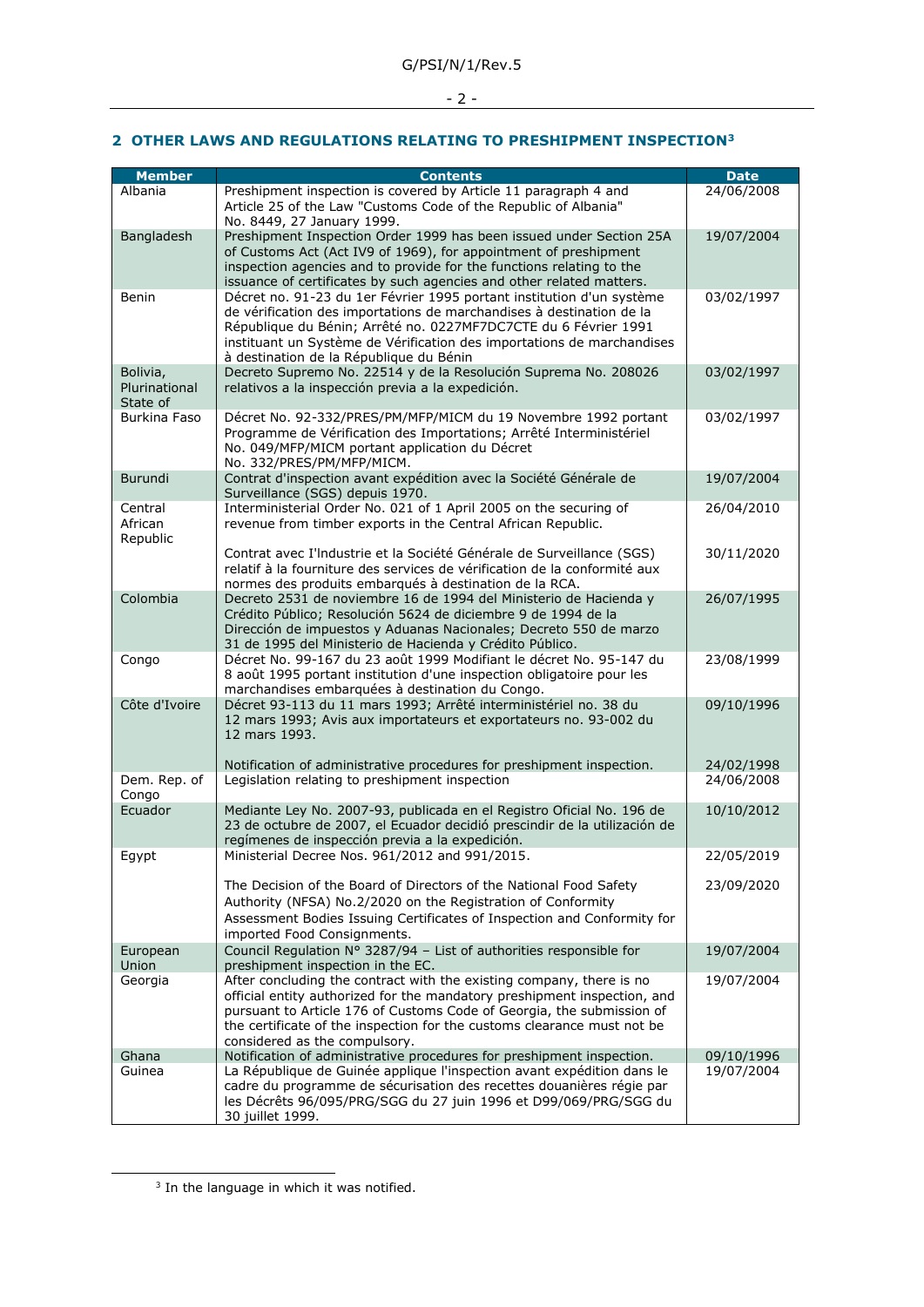| <b>Member</b>           | <b>Contents</b>                                                                                                                                                                                                                                                                                                                                                                                                                                                                                                                                                                                                                                                                                                                                                                                                                                                                                              | <b>Date</b> |
|-------------------------|--------------------------------------------------------------------------------------------------------------------------------------------------------------------------------------------------------------------------------------------------------------------------------------------------------------------------------------------------------------------------------------------------------------------------------------------------------------------------------------------------------------------------------------------------------------------------------------------------------------------------------------------------------------------------------------------------------------------------------------------------------------------------------------------------------------------------------------------------------------------------------------------------------------|-------------|
| Haiti                   | Décret du 3 octobre 1983 confiant à la Société Générale de Surveillance<br>(SGS) la vérification qualitative et quantitative des marchandises avant<br>leur embarquement pour Haïti.                                                                                                                                                                                                                                                                                                                                                                                                                                                                                                                                                                                                                                                                                                                         | 28/09/1999  |
| India                   | Paragraphs 25 and 27 of the Export and Import Policy.                                                                                                                                                                                                                                                                                                                                                                                                                                                                                                                                                                                                                                                                                                                                                                                                                                                        | 09/10/1996  |
| Indonesia               | Presidential Instruction, 3/1991, "The Policy to Expedite the Flow of<br>Goods for the Promotion of Economic Activities" (unofficial translation<br>into English) Decree of the Minister of Finance, 737/KMK.00/1991,<br>"Concerning Customs Procedures in the Field of Imports" (unofficial<br>translation into English).                                                                                                                                                                                                                                                                                                                                                                                                                                                                                                                                                                                   | 08/06/1995  |
| Jamaica                 | Section 19 of the Revenue Board Act and Section 257 of the Customs<br>Act.                                                                                                                                                                                                                                                                                                                                                                                                                                                                                                                                                                                                                                                                                                                                                                                                                                   | 09/10/1996  |
| Japan                   | A law relating to preshipment inspection (in the Japanese language<br>only).                                                                                                                                                                                                                                                                                                                                                                                                                                                                                                                                                                                                                                                                                                                                                                                                                                 | 31/03/1995  |
| Korea,<br>Republic of   | Domestic laws and regulations relating to preshipment inspection which<br>were incorporated through the amendment of Korea's Foreign Trade Act<br>and its Enforcement Decree in December 1996 and February 1997,<br>respectively.                                                                                                                                                                                                                                                                                                                                                                                                                                                                                                                                                                                                                                                                            | 28/09/1999  |
| Kuwait, the<br>State of | Law Decree No. 13 of 1980 concerning customs; List of import<br>prohibited goods; list of goods and items exempted from customs duty;<br>list of export restricted goods; list of prohibited exported goods; list of<br>imported restricted goods; list of provisional seizures.                                                                                                                                                                                                                                                                                                                                                                                                                                                                                                                                                                                                                             | 24/02/1998  |
| Madagascar              | Agreement on the Customs Receipts Security System between the<br>Republic of Madagascar and VERITAS BV of 4 December 1992;<br>Interministerial Order No. 2169 of 7 May 1993 establishing preshipment<br>quality, quantity and price inspection and controls; Interministerial<br>Order No. 6550/93-FIN of 15 December 1993 amending certain<br>provisions of Interministerial Order No. 2169/93 of 7 May 1993; Note<br>No. 2721/MFB/SG/DGRF/D1/CEDELF/LF of 24 December 1993 on the<br>implementation of Order No. 6550/93-FIN of 15 December 1993;<br>Supplemental Agreement No. 2 of 9 June 1995 to the Agreement on the<br>Customs Receipts Security System; Interministerial Order No. 3537/95<br>of 12 July 1993 amending and supplementing certain provisions of<br>Ministerial Order No. 6550/93 FIN of 15 December 1993.                                                                             | 09/10/1996  |
|                         | Convention relative au système de sécurisation des recettes douanières<br>entre la République de Madagascar et le bureau Veritas BV du<br>4 décembre 1992; Arrêté interministériel nº 2169 du 7 mai 1993<br>instituant une inspection et un contrôle de la qualité, des quantités et<br>des prix avant embarquement; Arrêté interministériel nº 6550/93-FIN<br>du 15 décembre 1993 modifiant certaines dispositions de l'arrêté<br>interministériel nº 2169/93 du 7 mai 1993; Note<br>nº 2721/MFB/SG/DGRF/D1/CEDELF/LF du 24 décembre 1993 relative à<br>l'application de l'arrêté nº 6550/93-FIN du 15 décembre 1993; Avenant<br>nº 2 du 9 juin 1995 à la Convention relative au Système de<br>Sécurisation des recettes douanières; Arrêté interministériel nº 3537/95<br>du 12 juillet 1993 modifiant et complétant certaines dispositions de<br>l'arrêté ministériel nº 6550/93-FIN du 15 décembre 1993. | 28/09/1999  |
| Mali                    | Décret No. 89-196/P-RM portant institution du contrôle de la qualité, de<br>la quantité, des prix et de la vérification du chapitre douanier des<br>marchandises à l'importation avant expédition; Programme de<br>Vérification des Importations.                                                                                                                                                                                                                                                                                                                                                                                                                                                                                                                                                                                                                                                            | 24/02/1998  |
|                         | Décret No. 08/745/P-RM du 12 décembre 2008, portant institution du<br>contrôle de la qualité, de la quantité, du prix, de la position tarifaire et<br>de la valeur en douane à l'importation avant expédition et du scanning<br>des marchandises à destination.                                                                                                                                                                                                                                                                                                                                                                                                                                                                                                                                                                                                                                              | 05/02/2013  |
| Mexico                  | Acuerdo que establece el aviso automático de importación, y al efecto<br>adiciona el similar que establece la clasificación y codificación de<br>mercancías cuya importación y exportación está sujeta al requisito de<br>permiso previo por parte de la Secretaría de Comercio y Fomento<br>Industrial.                                                                                                                                                                                                                                                                                                                                                                                                                                                                                                                                                                                                     | 28/09/1999  |
| Mozambique              | Pre-shipping Inspection Regulation, Ministerial Despatch No. 207/98 of<br>25 November 1998.                                                                                                                                                                                                                                                                                                                                                                                                                                                                                                                                                                                                                                                                                                                                                                                                                  | 24/06/2008  |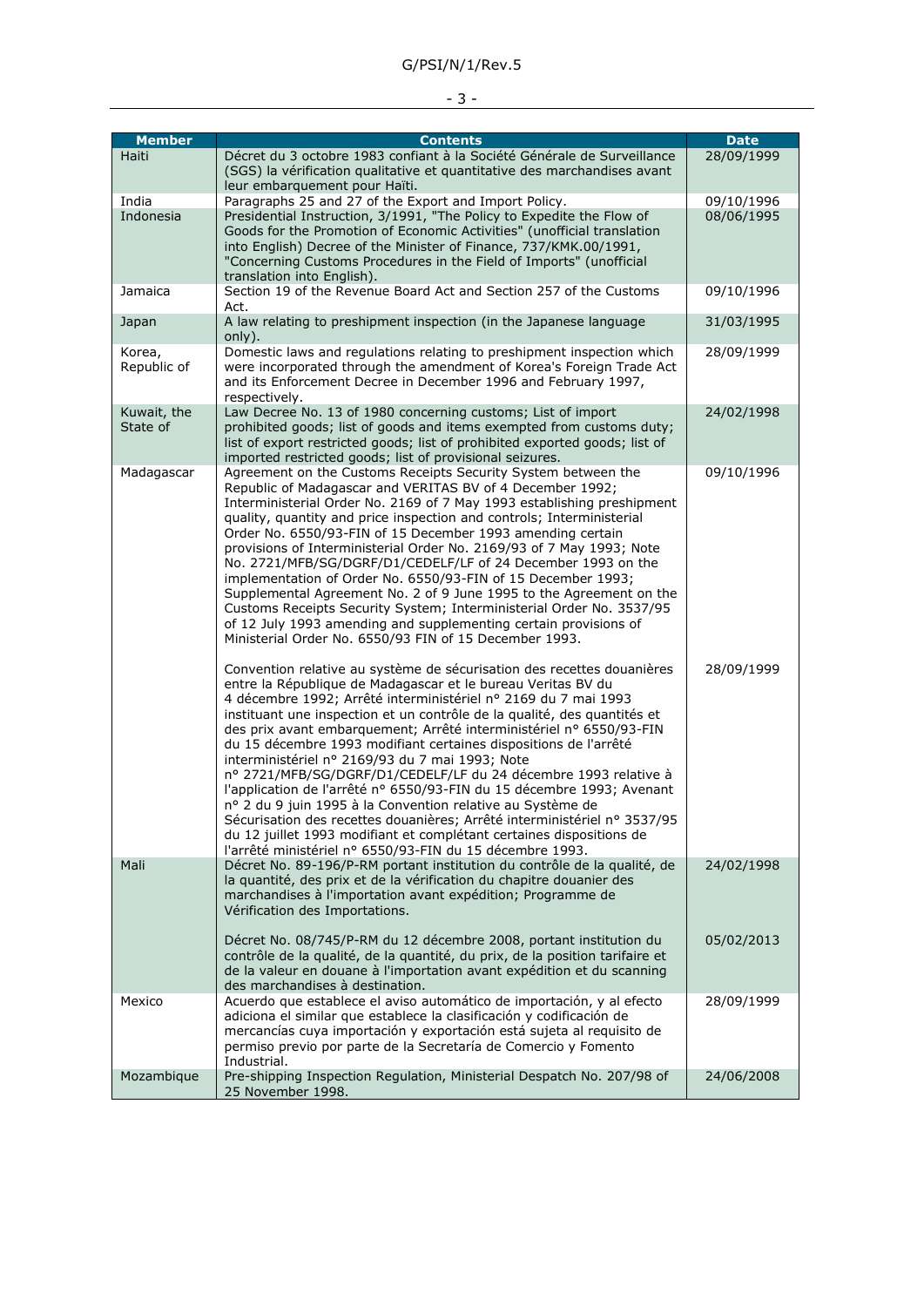# - 4 -

| <b>Member</b>                                                                   | <b>Contents</b>                                                                                                                                                                                                                                                                                                                                                                                                                                                                                                                                                                                                                                                                                                                                                             | <b>Date</b> |
|---------------------------------------------------------------------------------|-----------------------------------------------------------------------------------------------------------------------------------------------------------------------------------------------------------------------------------------------------------------------------------------------------------------------------------------------------------------------------------------------------------------------------------------------------------------------------------------------------------------------------------------------------------------------------------------------------------------------------------------------------------------------------------------------------------------------------------------------------------------------------|-------------|
| Niger                                                                           | Décret No. 96-021/PCSN/MF/P du 12 Février 1996 portant institution<br>d'un Programme d'Inspection et de Vérification des Importations;<br>Arrêté Interministériel No. 0184/MFP/P/MCA/T/T du 10 Juin 1996<br>portant application du Décret No. 96-021/PCSN/MF/P.                                                                                                                                                                                                                                                                                                                                                                                                                                                                                                             | 03/02/1997  |
|                                                                                 | Décret no. 96-021/PCSN/MF/P du 12 février 1996 modifié par le Décret<br>no. 96-370/PRN/MEF/P du 18 Octobre 1996 portant institution d'un<br>programme d'inspection et de vérification des importations en<br>République du Niger; Arrêté Interministériel no. 0184/MFP/MCA/T/T du<br>10 Juin 1996 portant application du décret no. 96-921/PCN du<br>12 février 1996.                                                                                                                                                                                                                                                                                                                                                                                                       | 24/02/1998  |
| Nigeria                                                                         | Notification explaining phase-out of PSI in Nigeria.                                                                                                                                                                                                                                                                                                                                                                                                                                                                                                                                                                                                                                                                                                                        | 24/02/1998  |
| Pakistan                                                                        | Statutory Notification of 14 November 1994, "Customs".                                                                                                                                                                                                                                                                                                                                                                                                                                                                                                                                                                                                                                                                                                                      | 08/06/1995  |
| Papua New<br>Guinea                                                             | The legislation is applicable to logging industry, which is specified in<br>Clause 134 of Forestry Act 1991, and Clauses 233 and 234 of Forestry<br>Regulation legislation                                                                                                                                                                                                                                                                                                                                                                                                                                                                                                                                                                                                  | 19/07/2004  |
| Paraguay                                                                        | Resolución 1171 del Ministerio de Hacienda de fecha 3 de julio de 1996<br>por el cual se reglamenta el procedimiento operativo para<br>importaciones con inspecciones pre-embarque.                                                                                                                                                                                                                                                                                                                                                                                                                                                                                                                                                                                         | 06/06/1997  |
| Peru                                                                            | D. Leg. Nº 659 "Establece nuevo procedimiento para las operaciones de<br>importación de mercancías"; D.S. Nº 038-92-EF "Aprueba el<br>reglamento para las empresas verificadoras que supervisarán las<br>operaciones de importación y depósito de mercancías"; D.L. Nº 25713<br>"Precisa el alcance de norma que establece el régimen de supervisión<br>de importaciones para diversos bienes"; D.L. Nº 25723 "Dispone la<br>inspección en origen de las mercancías que se destinen a las zonas de<br>tratamiento especial comercial, cuyo valor FOB sea mayor al<br>US\$2,000"; Directiva Nº 7-D-22-92 SUNAD-INTA; D.S. Nº 265-91-EF<br>"Establece los procedimientos y trámites que operativicen el proceso de<br>supervisión de importaciones y depósito de mercancías". | 12/07/1996  |
|                                                                                 | Decreto Supremo Nº 003-96-EF: "Excluyen del sistema de supervisión<br>de importaciones y depósito de mercancías a los commodities a que se<br>refiere el -Decreto Supremo Nº 038-92-EF" (6/1/96); - Decreto<br>Supremo Nº 004-96-EF: "Exceptúan del Régimen de Supervisión a las<br>importaciones que efectúe el Estado" (6/1/96);<br>-Decreto Supremo Nº 015-97-EF: "Aprueban normas referidas a la<br>aplicación del sistema de supervisión de importaciones a las solicitudes<br>de inspección de mercancías" (25/2/97).                                                                                                                                                                                                                                                 | 06/06/1997  |
| Philippines                                                                     | Joint Order 1-91 for the Implementation of the Comprehensive Import<br>Supervision Service.                                                                                                                                                                                                                                                                                                                                                                                                                                                                                                                                                                                                                                                                                 | 09/10/1996  |
| Russian<br>Federation                                                           | Federal Law of 8 December 2003 N° 164-FL on the Fundamentals of the<br>State Regulation of Foreign Trade Activity. The authorities of the<br>Russian Federation do not currently require any inspection services<br>subject to provisions of the Agreement.                                                                                                                                                                                                                                                                                                                                                                                                                                                                                                                 | 21/09/2012  |
| Senegal                                                                         | Notification of Decree 91-1221 of 14 November 1991 and Order<br>No. 01000 of 22 November 1991.                                                                                                                                                                                                                                                                                                                                                                                                                                                                                                                                                                                                                                                                              | 09/10/1996  |
| Separate<br>Customs<br>Territory of<br>Taiwan,<br>Penghu<br>Kinmen and<br>Matsu | Foreign Trade Act amended to add Article 2001 in force on<br>1 January 1999. Regulations on the Management and Supervision of<br>Preshipment Inspection promulgated on 12 May 1999.                                                                                                                                                                                                                                                                                                                                                                                                                                                                                                                                                                                         | 19/07/2004  |
| Suriname                                                                        | Decree E-30 of 3 December 1981 (in Dutch).                                                                                                                                                                                                                                                                                                                                                                                                                                                                                                                                                                                                                                                                                                                                  | 28/09/1999  |
| Turkey                                                                          | Communiqué on the Status of International Supervising Companies<br>(Export 96/6).                                                                                                                                                                                                                                                                                                                                                                                                                                                                                                                                                                                                                                                                                           | 24/02/1998  |
| Uganda                                                                          | Notification of contract with Société Générale de Surveillance and<br>Supplemental Agreement to the contract.                                                                                                                                                                                                                                                                                                                                                                                                                                                                                                                                                                                                                                                               | 09/10/1996  |
| Venezuela,<br><b>Bolivarian</b><br>Republic of                                  | Decreto No° 2.288 del 27.01.03, Reforma parcial del Reglamento sobre<br>la inspección y verificación previa a la importaciones; Providencia<br>Nº SNAT/2003/1.761 del 02.05.03, establece la obligación de empresas<br>verificadoras de transmitir electrónicamente en un máximo de 24 horas<br>sus informes de verificación, tanto a los importadores, como a la<br>Administración Aduanera; Providencia Nº SNAT/2003/1.743-746 del<br>14.04.03, Autorización para las varias empresas de Inspección previa a<br>la expedición puedan prestar sus servicios.                                                                                                                                                                                                               | 19/07/2004  |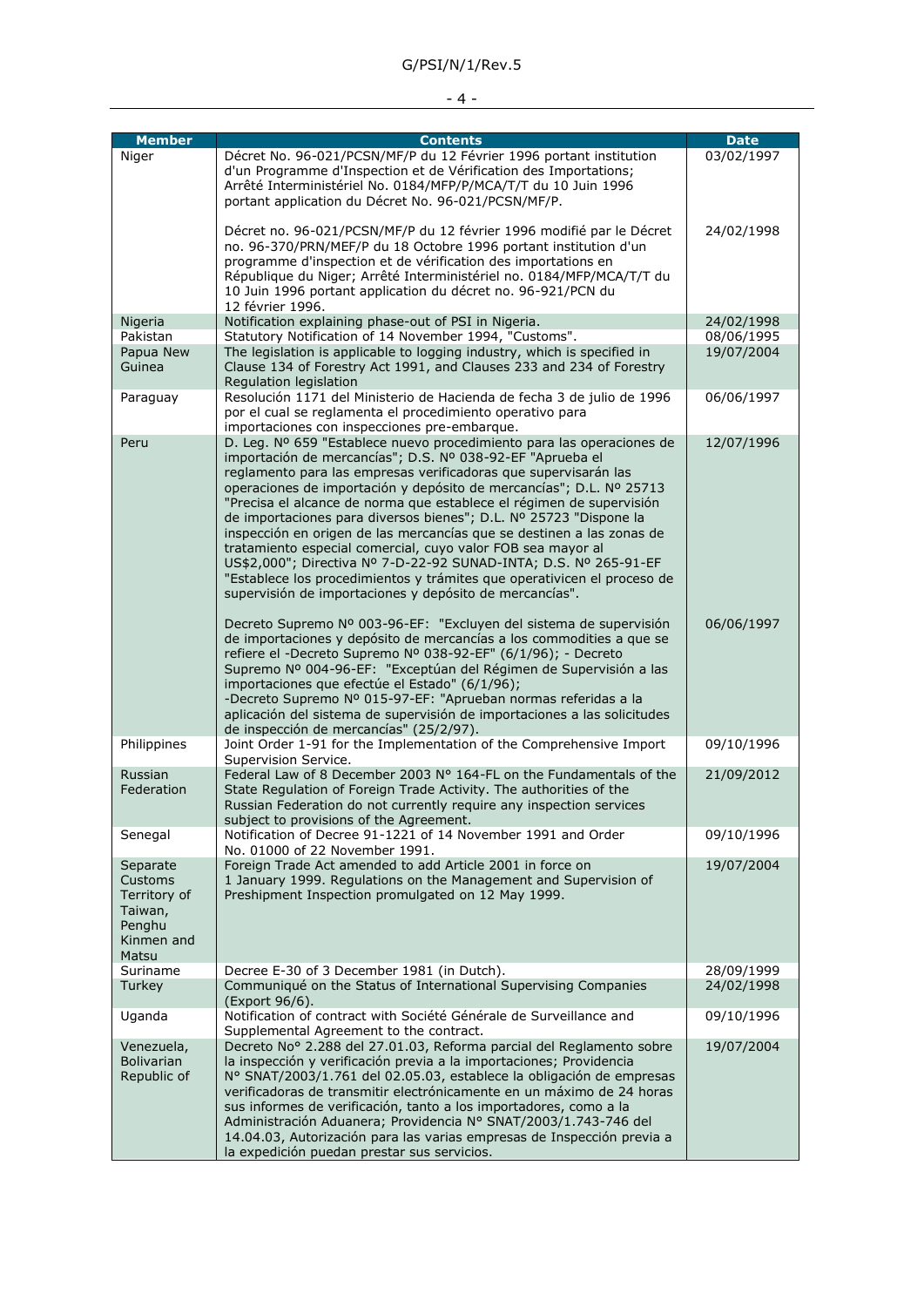### - 5 -

### **3 CHANGES IN LAWS AND REGULATIONS RELATING TO PRESHIPMENT INSPECTION**

| <b>Member</b>                         | <b>Contents</b>                                                                                                                                                                                                                                                                                                                                                                                                                                                                                                                                        | <b>Date</b> |
|---------------------------------------|--------------------------------------------------------------------------------------------------------------------------------------------------------------------------------------------------------------------------------------------------------------------------------------------------------------------------------------------------------------------------------------------------------------------------------------------------------------------------------------------------------------------------------------------------------|-------------|
| Argentina                             | Resoluciones del Ministerio de Economía y obras y Servicios Públicos<br>No. 58/99 y 217/99 y las Disposiciones del Comité Ejecutivo del Programa de<br>Inspección de Preembarque de Importaciones No. 2/99, 3/99 y 4/99, que<br>modifican algunos aspectos operativos del Programa de Inspección de<br>Preembarque de las Importaciones aplicado por la República Argentina.                                                                                                                                                                           | 21/03/2001  |
| Bolivia,<br>Plurinational<br>state of | Decreto Supremo No. 24851 del 20 de septiembre de 1997; Decreto<br>Supremo No. 22514 del 24 de agosto de 1990; Resolución Suprema<br>No. 208026.                                                                                                                                                                                                                                                                                                                                                                                                       | 28/09/1999  |
| Ghana                                 | Ministry of Trade and Industry Notice to Importers: Revised Procedures for<br>Preshipment, 13 October 1997; New Procedure for Preshipment Inspection of<br>Imports, 6 July 1995.                                                                                                                                                                                                                                                                                                                                                                       | 28/09/1999  |
| Indonesia                             | The Government of Indonesia informs Members that "the notification<br>contained in G/PSI/N/1/Add.1 is no longer valid as the Government of<br>Indonesia, since 1 April 1997, does not apply preshipment inspection for its<br>imports. For imported goods, customs examination is carried out by<br>Indonesian Customs at the place where the goods are imported in the<br>territory".                                                                                                                                                                 | 06/06/1997  |
| Niger                                 | Décret nº 96-021/PCSN/MF/P du 12 février 1996, modifié par Décret<br>nº 96-370/PRN/MEF/P du 18 octobre 1996 instituant un programme<br>d'inspection et de vérification des importations en République du Niger;<br>Arrêté interministériel nº 0184/MFP/MCA/T/T du 10 juin 1996 portant<br>application du Décret nº 96-021/PCSN du 12 février 1996.                                                                                                                                                                                                     | 28/09/1999  |
| Peru                                  | Las siguientes normas legales complementarais relativas al régimen de<br>inspección previa a la expedición: Decreto Supremo No. 005-96-EF:<br>"Reglamento de Infracciones y Sanciones de las Empresas Supervisoras",<br>publicado en el Diario Oficial el 8 de enero de 1996; Decreto Supremo<br>No. 67-95-EF: "Crean subcomisión encargada de evaluar reclamos derivados<br>del incumplimiento contractual de obligaciones asumidas por las empresas<br>verificadoras con los importadores", publicado en el Diario Oficial el 5 de abril<br>de 1995. | 24/02/1998  |
|                                       | Decreto Supremo N°008-2002-EF, del 14 de enero de 2002, mediante el cual<br>se amplió la lista de mercancías excluidas del sistema de supervisión de<br>importaciones establecido por el Decreto Legislativo Nº659 y sus normas<br>reglamentarias, complementarias y modificatorias.                                                                                                                                                                                                                                                                   | 19/07/2004  |

### **4 MEMBERS NOTIFYING THAT THEY HAVE NO LAWS OR REGULATIONS RELATING TO PRESHIPMENT INSPECTION**

| <b>Member</b>       | <b>Date</b> |
|---------------------|-------------|
| Afghanistan         | 04/06/2018  |
|                     | 16/04/2021  |
| Angola              | 15/10/2018  |
| Armenia             | 19/07/2004  |
| Australia           | 24/02/1998  |
| Bahrain, Kingdom of | 06/06/1997  |
| <b>Brazil</b>       | 07/12/2018  |
| Brunei Darussalam   | 03/02/1997  |
| <b>Bulgaria</b>     | 06/06/1997  |
| Cambodia            | 26/04/2010  |
| Canada              | 12/07/1996  |
| Chad                | 28/09/1999  |
|                     | 21/03/2001  |
| Chile               | 31/03/1995  |
| Costa Rica          | 08/06/1995  |
| Croatia             | 26/04/2010  |
| Cuba                | 12/07/1996  |
| Cyprus              | 05/12/1997  |
| Czech Republic      | 12/07/1996  |
| Dominica            | 28/09/1999  |
|                     | 19/07/2004  |
| Dominican Republic  | 27/06/2011  |
| Ecuador             | 03/10/2012  |
| El Salvador         | 06/06/1997  |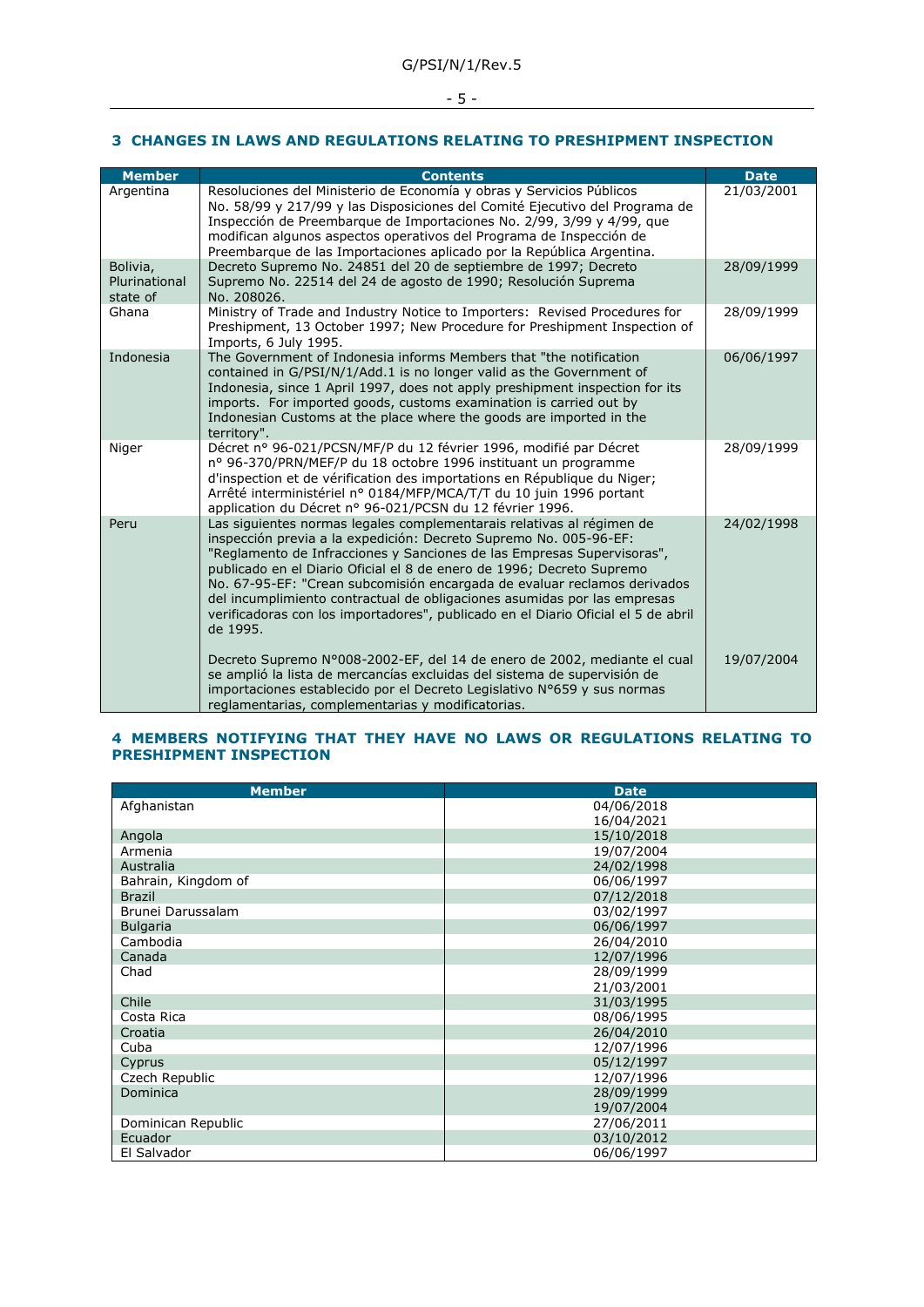| 21/03/2001<br>Estonia<br>19/07/2004<br>06/06/1997<br>Fiji<br>28/09/1999<br>19/07/2004<br>Gabon<br>The Gambia<br>11/01/2011<br>13/01/2014<br>19/07/2004<br>Grenada<br>Guatemala<br>21/03/2001<br>19/07/2004<br>19/07/2004<br>Guyana<br>03/02/1997<br>Honduras<br>Hong Kong, China<br>31/03/1995<br>Hungary<br>26/07/1995<br>Iceland<br>09/10/1996<br>06/06/1997<br>Indonesia<br>Israel<br>03/02/1997<br>Jordan<br>21/03/2001<br>24/06/2008<br>16/09/2016<br>Kazakhstan<br>21/03/2001<br>Kyrgyz Republic<br>28/09/1999<br>Latvia<br>Lao, People's Democratic Republic<br>28/06/2013<br>Lesotho<br>26/04/2010<br>11/01/2013<br>24/08/1999<br>Macao, China<br>18/05/2015<br>Malawi<br>Malaysia<br>12/07/1996<br><b>Maldives</b><br>28/09/1999<br>Malta<br>28/09/1999<br><b>Mauritius</b><br>19/07/2004<br>24/02/1998<br>Mongolia<br>28/09/1999<br>15/10/2020<br>Montenegro<br>19/07/2004<br>Myanmar<br>06/06/1997<br>Namibia<br>New Zealand<br>03/02/1997<br>18/07/1996<br>Nicaragua<br>22/09/2010<br>12/07/1996<br>Norway<br>21/03/2001<br>Oman<br>19/07/2004<br>26/04/2010<br>28/09/1999<br>Panama<br>23/04/1996<br>Poland<br>28/09/1999<br>Qatar<br>28/09/1999<br>Romania<br>28/09/1999<br>Saint Kitts and Nevis<br>12/07/1996<br>Saint Lucia<br>Samoa<br>21/06/2013<br>Saudi Arabia, Kingdom of<br>24/06/2008<br>09/09/2020<br>Seychelles<br>Singapore<br>26/07/1995<br>Slovak Republic<br>28/09/1999<br>Slovenia<br>12/07/1996<br>South Africa<br>03/02/1997<br>19/07/2004<br>Sri Lanka<br>Suriname<br>12/07/1996<br>Thailand<br>04/06/2012<br>23/03/2012<br>Togo<br>Tonga<br>11/06/2020<br>28/09/1999<br>Trinidad and Tobago<br>24/06/2008 |                             |             |
|----------------------------------------------------------------------------------------------------------------------------------------------------------------------------------------------------------------------------------------------------------------------------------------------------------------------------------------------------------------------------------------------------------------------------------------------------------------------------------------------------------------------------------------------------------------------------------------------------------------------------------------------------------------------------------------------------------------------------------------------------------------------------------------------------------------------------------------------------------------------------------------------------------------------------------------------------------------------------------------------------------------------------------------------------------------------------------------------------------------------------------------------------------------------------------------------------------------------------------------------------------------------------------------------------------------------------------------------------------------------------------------------------------------------------------------------------------------------------------------------------------------------------------------------------------------------------------------------------------------------------------------------|-----------------------------|-------------|
|                                                                                                                                                                                                                                                                                                                                                                                                                                                                                                                                                                                                                                                                                                                                                                                                                                                                                                                                                                                                                                                                                                                                                                                                                                                                                                                                                                                                                                                                                                                                                                                                                                              | <b>Member</b>               | <b>Date</b> |
|                                                                                                                                                                                                                                                                                                                                                                                                                                                                                                                                                                                                                                                                                                                                                                                                                                                                                                                                                                                                                                                                                                                                                                                                                                                                                                                                                                                                                                                                                                                                                                                                                                              |                             |             |
|                                                                                                                                                                                                                                                                                                                                                                                                                                                                                                                                                                                                                                                                                                                                                                                                                                                                                                                                                                                                                                                                                                                                                                                                                                                                                                                                                                                                                                                                                                                                                                                                                                              |                             |             |
|                                                                                                                                                                                                                                                                                                                                                                                                                                                                                                                                                                                                                                                                                                                                                                                                                                                                                                                                                                                                                                                                                                                                                                                                                                                                                                                                                                                                                                                                                                                                                                                                                                              |                             |             |
|                                                                                                                                                                                                                                                                                                                                                                                                                                                                                                                                                                                                                                                                                                                                                                                                                                                                                                                                                                                                                                                                                                                                                                                                                                                                                                                                                                                                                                                                                                                                                                                                                                              |                             |             |
|                                                                                                                                                                                                                                                                                                                                                                                                                                                                                                                                                                                                                                                                                                                                                                                                                                                                                                                                                                                                                                                                                                                                                                                                                                                                                                                                                                                                                                                                                                                                                                                                                                              |                             |             |
|                                                                                                                                                                                                                                                                                                                                                                                                                                                                                                                                                                                                                                                                                                                                                                                                                                                                                                                                                                                                                                                                                                                                                                                                                                                                                                                                                                                                                                                                                                                                                                                                                                              |                             |             |
|                                                                                                                                                                                                                                                                                                                                                                                                                                                                                                                                                                                                                                                                                                                                                                                                                                                                                                                                                                                                                                                                                                                                                                                                                                                                                                                                                                                                                                                                                                                                                                                                                                              |                             |             |
|                                                                                                                                                                                                                                                                                                                                                                                                                                                                                                                                                                                                                                                                                                                                                                                                                                                                                                                                                                                                                                                                                                                                                                                                                                                                                                                                                                                                                                                                                                                                                                                                                                              |                             |             |
|                                                                                                                                                                                                                                                                                                                                                                                                                                                                                                                                                                                                                                                                                                                                                                                                                                                                                                                                                                                                                                                                                                                                                                                                                                                                                                                                                                                                                                                                                                                                                                                                                                              |                             |             |
|                                                                                                                                                                                                                                                                                                                                                                                                                                                                                                                                                                                                                                                                                                                                                                                                                                                                                                                                                                                                                                                                                                                                                                                                                                                                                                                                                                                                                                                                                                                                                                                                                                              |                             |             |
|                                                                                                                                                                                                                                                                                                                                                                                                                                                                                                                                                                                                                                                                                                                                                                                                                                                                                                                                                                                                                                                                                                                                                                                                                                                                                                                                                                                                                                                                                                                                                                                                                                              |                             |             |
|                                                                                                                                                                                                                                                                                                                                                                                                                                                                                                                                                                                                                                                                                                                                                                                                                                                                                                                                                                                                                                                                                                                                                                                                                                                                                                                                                                                                                                                                                                                                                                                                                                              |                             |             |
|                                                                                                                                                                                                                                                                                                                                                                                                                                                                                                                                                                                                                                                                                                                                                                                                                                                                                                                                                                                                                                                                                                                                                                                                                                                                                                                                                                                                                                                                                                                                                                                                                                              |                             |             |
|                                                                                                                                                                                                                                                                                                                                                                                                                                                                                                                                                                                                                                                                                                                                                                                                                                                                                                                                                                                                                                                                                                                                                                                                                                                                                                                                                                                                                                                                                                                                                                                                                                              |                             |             |
|                                                                                                                                                                                                                                                                                                                                                                                                                                                                                                                                                                                                                                                                                                                                                                                                                                                                                                                                                                                                                                                                                                                                                                                                                                                                                                                                                                                                                                                                                                                                                                                                                                              |                             |             |
|                                                                                                                                                                                                                                                                                                                                                                                                                                                                                                                                                                                                                                                                                                                                                                                                                                                                                                                                                                                                                                                                                                                                                                                                                                                                                                                                                                                                                                                                                                                                                                                                                                              |                             |             |
|                                                                                                                                                                                                                                                                                                                                                                                                                                                                                                                                                                                                                                                                                                                                                                                                                                                                                                                                                                                                                                                                                                                                                                                                                                                                                                                                                                                                                                                                                                                                                                                                                                              |                             |             |
|                                                                                                                                                                                                                                                                                                                                                                                                                                                                                                                                                                                                                                                                                                                                                                                                                                                                                                                                                                                                                                                                                                                                                                                                                                                                                                                                                                                                                                                                                                                                                                                                                                              |                             |             |
|                                                                                                                                                                                                                                                                                                                                                                                                                                                                                                                                                                                                                                                                                                                                                                                                                                                                                                                                                                                                                                                                                                                                                                                                                                                                                                                                                                                                                                                                                                                                                                                                                                              |                             |             |
|                                                                                                                                                                                                                                                                                                                                                                                                                                                                                                                                                                                                                                                                                                                                                                                                                                                                                                                                                                                                                                                                                                                                                                                                                                                                                                                                                                                                                                                                                                                                                                                                                                              |                             |             |
|                                                                                                                                                                                                                                                                                                                                                                                                                                                                                                                                                                                                                                                                                                                                                                                                                                                                                                                                                                                                                                                                                                                                                                                                                                                                                                                                                                                                                                                                                                                                                                                                                                              |                             |             |
|                                                                                                                                                                                                                                                                                                                                                                                                                                                                                                                                                                                                                                                                                                                                                                                                                                                                                                                                                                                                                                                                                                                                                                                                                                                                                                                                                                                                                                                                                                                                                                                                                                              |                             |             |
|                                                                                                                                                                                                                                                                                                                                                                                                                                                                                                                                                                                                                                                                                                                                                                                                                                                                                                                                                                                                                                                                                                                                                                                                                                                                                                                                                                                                                                                                                                                                                                                                                                              |                             |             |
|                                                                                                                                                                                                                                                                                                                                                                                                                                                                                                                                                                                                                                                                                                                                                                                                                                                                                                                                                                                                                                                                                                                                                                                                                                                                                                                                                                                                                                                                                                                                                                                                                                              |                             |             |
|                                                                                                                                                                                                                                                                                                                                                                                                                                                                                                                                                                                                                                                                                                                                                                                                                                                                                                                                                                                                                                                                                                                                                                                                                                                                                                                                                                                                                                                                                                                                                                                                                                              |                             |             |
|                                                                                                                                                                                                                                                                                                                                                                                                                                                                                                                                                                                                                                                                                                                                                                                                                                                                                                                                                                                                                                                                                                                                                                                                                                                                                                                                                                                                                                                                                                                                                                                                                                              |                             |             |
|                                                                                                                                                                                                                                                                                                                                                                                                                                                                                                                                                                                                                                                                                                                                                                                                                                                                                                                                                                                                                                                                                                                                                                                                                                                                                                                                                                                                                                                                                                                                                                                                                                              |                             |             |
|                                                                                                                                                                                                                                                                                                                                                                                                                                                                                                                                                                                                                                                                                                                                                                                                                                                                                                                                                                                                                                                                                                                                                                                                                                                                                                                                                                                                                                                                                                                                                                                                                                              |                             |             |
|                                                                                                                                                                                                                                                                                                                                                                                                                                                                                                                                                                                                                                                                                                                                                                                                                                                                                                                                                                                                                                                                                                                                                                                                                                                                                                                                                                                                                                                                                                                                                                                                                                              |                             |             |
|                                                                                                                                                                                                                                                                                                                                                                                                                                                                                                                                                                                                                                                                                                                                                                                                                                                                                                                                                                                                                                                                                                                                                                                                                                                                                                                                                                                                                                                                                                                                                                                                                                              |                             |             |
|                                                                                                                                                                                                                                                                                                                                                                                                                                                                                                                                                                                                                                                                                                                                                                                                                                                                                                                                                                                                                                                                                                                                                                                                                                                                                                                                                                                                                                                                                                                                                                                                                                              |                             |             |
|                                                                                                                                                                                                                                                                                                                                                                                                                                                                                                                                                                                                                                                                                                                                                                                                                                                                                                                                                                                                                                                                                                                                                                                                                                                                                                                                                                                                                                                                                                                                                                                                                                              |                             |             |
|                                                                                                                                                                                                                                                                                                                                                                                                                                                                                                                                                                                                                                                                                                                                                                                                                                                                                                                                                                                                                                                                                                                                                                                                                                                                                                                                                                                                                                                                                                                                                                                                                                              |                             |             |
|                                                                                                                                                                                                                                                                                                                                                                                                                                                                                                                                                                                                                                                                                                                                                                                                                                                                                                                                                                                                                                                                                                                                                                                                                                                                                                                                                                                                                                                                                                                                                                                                                                              |                             |             |
|                                                                                                                                                                                                                                                                                                                                                                                                                                                                                                                                                                                                                                                                                                                                                                                                                                                                                                                                                                                                                                                                                                                                                                                                                                                                                                                                                                                                                                                                                                                                                                                                                                              |                             |             |
|                                                                                                                                                                                                                                                                                                                                                                                                                                                                                                                                                                                                                                                                                                                                                                                                                                                                                                                                                                                                                                                                                                                                                                                                                                                                                                                                                                                                                                                                                                                                                                                                                                              |                             |             |
|                                                                                                                                                                                                                                                                                                                                                                                                                                                                                                                                                                                                                                                                                                                                                                                                                                                                                                                                                                                                                                                                                                                                                                                                                                                                                                                                                                                                                                                                                                                                                                                                                                              |                             |             |
|                                                                                                                                                                                                                                                                                                                                                                                                                                                                                                                                                                                                                                                                                                                                                                                                                                                                                                                                                                                                                                                                                                                                                                                                                                                                                                                                                                                                                                                                                                                                                                                                                                              |                             |             |
|                                                                                                                                                                                                                                                                                                                                                                                                                                                                                                                                                                                                                                                                                                                                                                                                                                                                                                                                                                                                                                                                                                                                                                                                                                                                                                                                                                                                                                                                                                                                                                                                                                              |                             |             |
|                                                                                                                                                                                                                                                                                                                                                                                                                                                                                                                                                                                                                                                                                                                                                                                                                                                                                                                                                                                                                                                                                                                                                                                                                                                                                                                                                                                                                                                                                                                                                                                                                                              |                             |             |
|                                                                                                                                                                                                                                                                                                                                                                                                                                                                                                                                                                                                                                                                                                                                                                                                                                                                                                                                                                                                                                                                                                                                                                                                                                                                                                                                                                                                                                                                                                                                                                                                                                              |                             |             |
|                                                                                                                                                                                                                                                                                                                                                                                                                                                                                                                                                                                                                                                                                                                                                                                                                                                                                                                                                                                                                                                                                                                                                                                                                                                                                                                                                                                                                                                                                                                                                                                                                                              |                             |             |
|                                                                                                                                                                                                                                                                                                                                                                                                                                                                                                                                                                                                                                                                                                                                                                                                                                                                                                                                                                                                                                                                                                                                                                                                                                                                                                                                                                                                                                                                                                                                                                                                                                              |                             |             |
|                                                                                                                                                                                                                                                                                                                                                                                                                                                                                                                                                                                                                                                                                                                                                                                                                                                                                                                                                                                                                                                                                                                                                                                                                                                                                                                                                                                                                                                                                                                                                                                                                                              |                             |             |
|                                                                                                                                                                                                                                                                                                                                                                                                                                                                                                                                                                                                                                                                                                                                                                                                                                                                                                                                                                                                                                                                                                                                                                                                                                                                                                                                                                                                                                                                                                                                                                                                                                              |                             |             |
|                                                                                                                                                                                                                                                                                                                                                                                                                                                                                                                                                                                                                                                                                                                                                                                                                                                                                                                                                                                                                                                                                                                                                                                                                                                                                                                                                                                                                                                                                                                                                                                                                                              |                             |             |
|                                                                                                                                                                                                                                                                                                                                                                                                                                                                                                                                                                                                                                                                                                                                                                                                                                                                                                                                                                                                                                                                                                                                                                                                                                                                                                                                                                                                                                                                                                                                                                                                                                              |                             |             |
|                                                                                                                                                                                                                                                                                                                                                                                                                                                                                                                                                                                                                                                                                                                                                                                                                                                                                                                                                                                                                                                                                                                                                                                                                                                                                                                                                                                                                                                                                                                                                                                                                                              |                             |             |
|                                                                                                                                                                                                                                                                                                                                                                                                                                                                                                                                                                                                                                                                                                                                                                                                                                                                                                                                                                                                                                                                                                                                                                                                                                                                                                                                                                                                                                                                                                                                                                                                                                              |                             |             |
|                                                                                                                                                                                                                                                                                                                                                                                                                                                                                                                                                                                                                                                                                                                                                                                                                                                                                                                                                                                                                                                                                                                                                                                                                                                                                                                                                                                                                                                                                                                                                                                                                                              |                             |             |
|                                                                                                                                                                                                                                                                                                                                                                                                                                                                                                                                                                                                                                                                                                                                                                                                                                                                                                                                                                                                                                                                                                                                                                                                                                                                                                                                                                                                                                                                                                                                                                                                                                              |                             |             |
|                                                                                                                                                                                                                                                                                                                                                                                                                                                                                                                                                                                                                                                                                                                                                                                                                                                                                                                                                                                                                                                                                                                                                                                                                                                                                                                                                                                                                                                                                                                                                                                                                                              |                             |             |
|                                                                                                                                                                                                                                                                                                                                                                                                                                                                                                                                                                                                                                                                                                                                                                                                                                                                                                                                                                                                                                                                                                                                                                                                                                                                                                                                                                                                                                                                                                                                                                                                                                              |                             |             |
|                                                                                                                                                                                                                                                                                                                                                                                                                                                                                                                                                                                                                                                                                                                                                                                                                                                                                                                                                                                                                                                                                                                                                                                                                                                                                                                                                                                                                                                                                                                                                                                                                                              |                             |             |
|                                                                                                                                                                                                                                                                                                                                                                                                                                                                                                                                                                                                                                                                                                                                                                                                                                                                                                                                                                                                                                                                                                                                                                                                                                                                                                                                                                                                                                                                                                                                                                                                                                              |                             |             |
|                                                                                                                                                                                                                                                                                                                                                                                                                                                                                                                                                                                                                                                                                                                                                                                                                                                                                                                                                                                                                                                                                                                                                                                                                                                                                                                                                                                                                                                                                                                                                                                                                                              |                             |             |
|                                                                                                                                                                                                                                                                                                                                                                                                                                                                                                                                                                                                                                                                                                                                                                                                                                                                                                                                                                                                                                                                                                                                                                                                                                                                                                                                                                                                                                                                                                                                                                                                                                              |                             |             |
|                                                                                                                                                                                                                                                                                                                                                                                                                                                                                                                                                                                                                                                                                                                                                                                                                                                                                                                                                                                                                                                                                                                                                                                                                                                                                                                                                                                                                                                                                                                                                                                                                                              |                             |             |
|                                                                                                                                                                                                                                                                                                                                                                                                                                                                                                                                                                                                                                                                                                                                                                                                                                                                                                                                                                                                                                                                                                                                                                                                                                                                                                                                                                                                                                                                                                                                                                                                                                              |                             |             |
|                                                                                                                                                                                                                                                                                                                                                                                                                                                                                                                                                                                                                                                                                                                                                                                                                                                                                                                                                                                                                                                                                                                                                                                                                                                                                                                                                                                                                                                                                                                                                                                                                                              |                             |             |
|                                                                                                                                                                                                                                                                                                                                                                                                                                                                                                                                                                                                                                                                                                                                                                                                                                                                                                                                                                                                                                                                                                                                                                                                                                                                                                                                                                                                                                                                                                                                                                                                                                              |                             |             |
|                                                                                                                                                                                                                                                                                                                                                                                                                                                                                                                                                                                                                                                                                                                                                                                                                                                                                                                                                                                                                                                                                                                                                                                                                                                                                                                                                                                                                                                                                                                                                                                                                                              |                             |             |
| Tunisia<br>03/02/1997                                                                                                                                                                                                                                                                                                                                                                                                                                                                                                                                                                                                                                                                                                                                                                                                                                                                                                                                                                                                                                                                                                                                                                                                                                                                                                                                                                                                                                                                                                                                                                                                                        |                             |             |
| 01/02/2021<br>Ukraine                                                                                                                                                                                                                                                                                                                                                                                                                                                                                                                                                                                                                                                                                                                                                                                                                                                                                                                                                                                                                                                                                                                                                                                                                                                                                                                                                                                                                                                                                                                                                                                                                        |                             |             |
|                                                                                                                                                                                                                                                                                                                                                                                                                                                                                                                                                                                                                                                                                                                                                                                                                                                                                                                                                                                                                                                                                                                                                                                                                                                                                                                                                                                                                                                                                                                                                                                                                                              | <b>United Arab Emirates</b> | 03/02/1997  |
|                                                                                                                                                                                                                                                                                                                                                                                                                                                                                                                                                                                                                                                                                                                                                                                                                                                                                                                                                                                                                                                                                                                                                                                                                                                                                                                                                                                                                                                                                                                                                                                                                                              |                             |             |